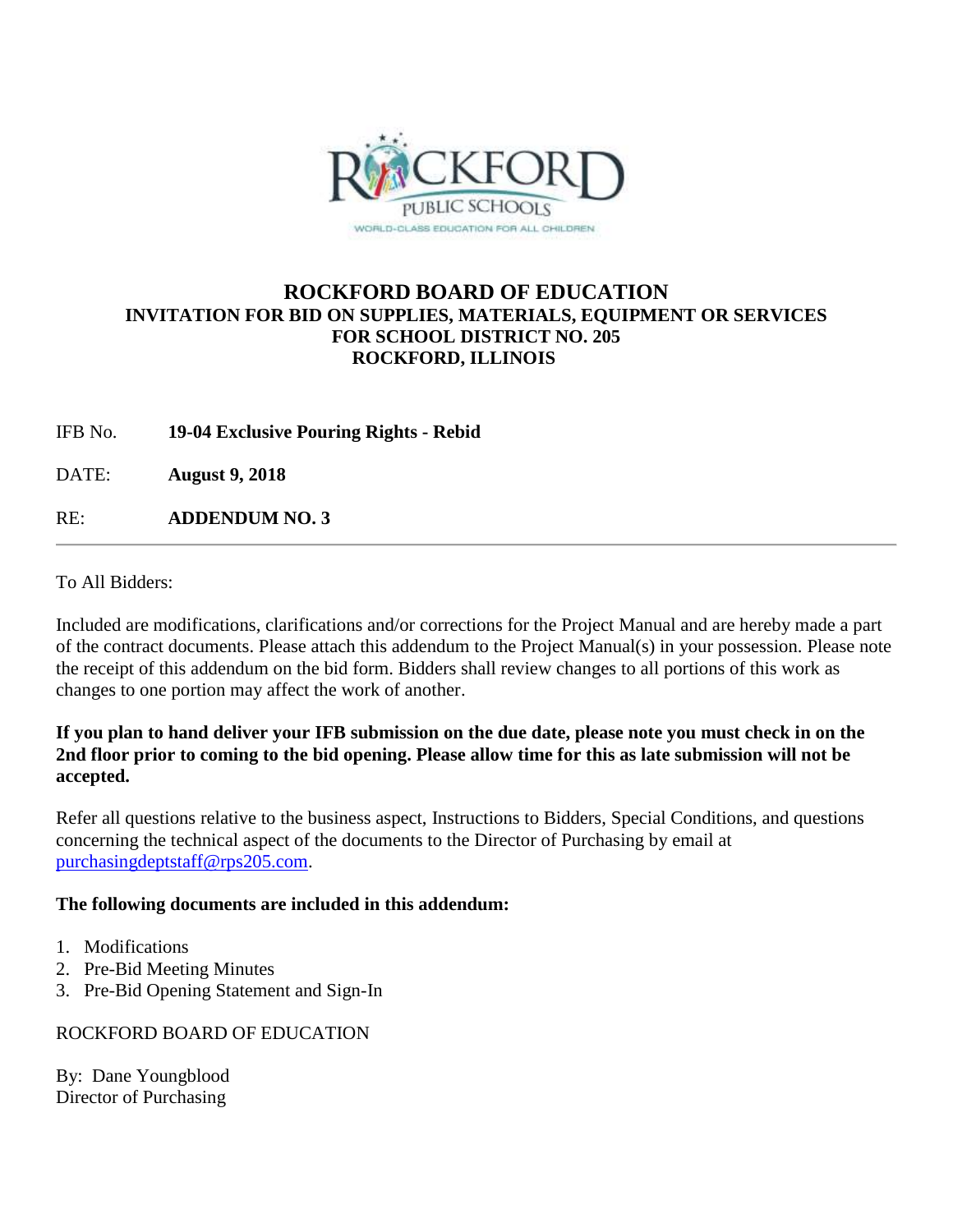### **MODIFICATIONS**

The due date for RFP 19-04 Exclusive Pouring Rights – Rebid has been extended to **Tuesday, September**  11, 2018. Proposals are still to be mailed or delivered to 501 Seventh St, Rockford, IL 61104, 6<sup>th</sup> Floor Conference Room.

The contract start date has been changed to **January 1, 2019**.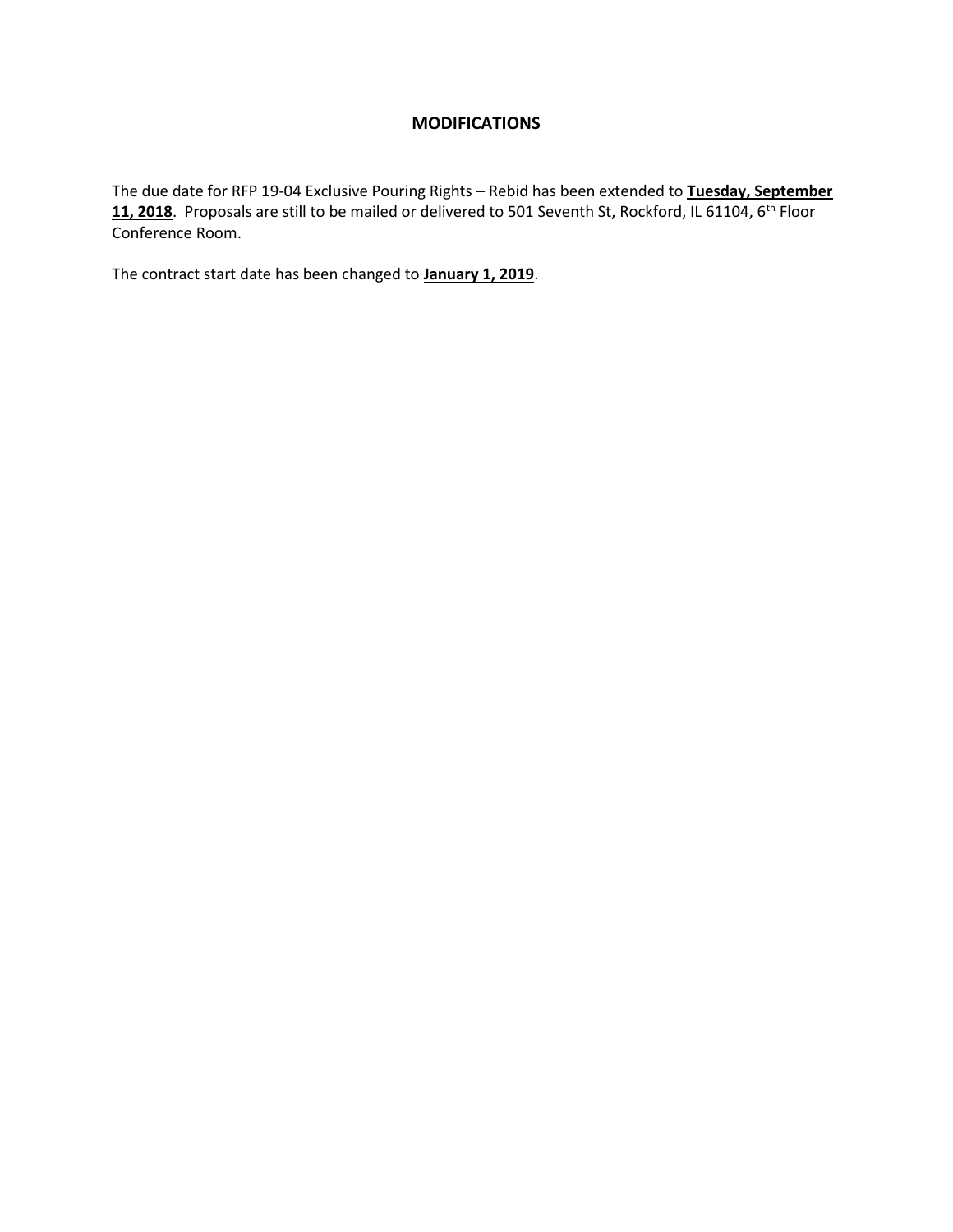## **RFP 19-04 Exclusive Pouring Rights – Rebid Pre-Bid Meeting Minutes**

Tuesday, August 7, 2018 at 2:00 PM Administration Building, 6<sup>th</sup> Floor Conference Room

### **Attendees**

A list of Pre-Bid meeting attendees is included in the addendum as the Pre-Bid Opening Statement and Sign-In.

### **Items Discussed**

Several questions were asked at the Pre-Bid meeting and it was determined that it would be in the best interest of all those involved with this RFP to extend the due date to **Tuesday, September 11, 2018 at 2:00 PM (CST)**. Responses are still to be mailed or delivered to **501 Seventh St, Rockford, IL 61104, 6th Floor Conference Room**. The extended due date will provide enough time to provide thorough and accurate answers to the questions that were asked at the meeting. Below you will find a list of the questions asked at the Pre-Bid meeting that will be addressed in a future addendum. This Pre-Bid was NOT mandatory, and attendance is not required to submit a proposal.

### **Questions**

- 1. Full service vending in the elementary schools does not break-even. Does the District have a desire to continue this service going forward?
- 2. Will the District provide contacts at the school level that the awarded vendor can work with to ensure the contract terms are being met?
- 3. What does the District intend to do to ensure competitors' beverages do not go into the awarded vendor's coolers?
- 4. Does the District intend on continuing to have "snack bars"?
- 5. What, if any, USDA approved beverages does the District intend on not providing to students?
- 6. How many coolers does the District currently use, and what is the breakdown between single and double door units?
- 7. Will individual schools have the ability to dictate when vending machines will be on and off?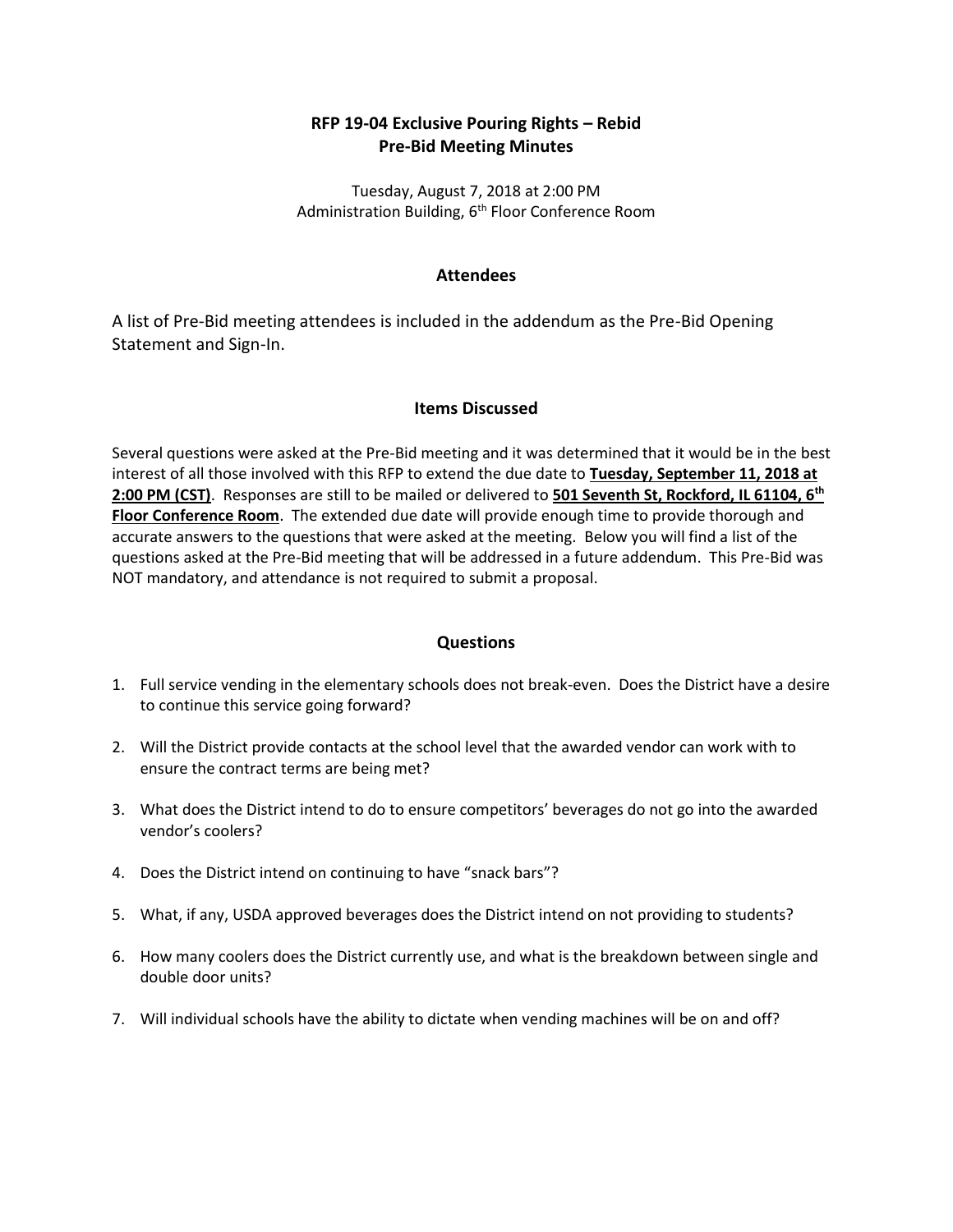The following questions were asked via RFI prior to the Pre-Bid meeting and were addressed at the meeting.

- 1) What is RPS 205's expectations around the contract start date versus the start of the school year?
	- **a) Discussion ensued and all parties agreed that a contract start date of January 1, 2019 would be preferred as it allows time for equipment to be installed over break, if necessary.**
- 2) What is the product percentage breakdown from your current provider?
	- **a) Current provider agreed to provide velocity reports and the District will include that information in a future addendum.**
- 3) Can you provide some background on the change in the term of the contract from the original RFP?
	- **a) Due to USDA regulations we can only enter into a contract for one year, at which point we can extend the contract on an annual basis for an additional four years.**
- 4) Who are the internal parties at RPS who have viewed GLCC's 19-01 proposal?
	- **a) Personnel from the Purchasing, Nutrition Services, Athletics and Legal departments viewed all proposals submitted for RFP 19-01 Exclusive Pouring Rights.**
- 5) What are the expectations or intentions of the Tuesday meeting, so we can understand the intent and be prepared?
	- **a) The intention of a Pre-Bid meeting is to respond to questions from vendors so that all parties understand what the District's expectations are regarding the RFP.**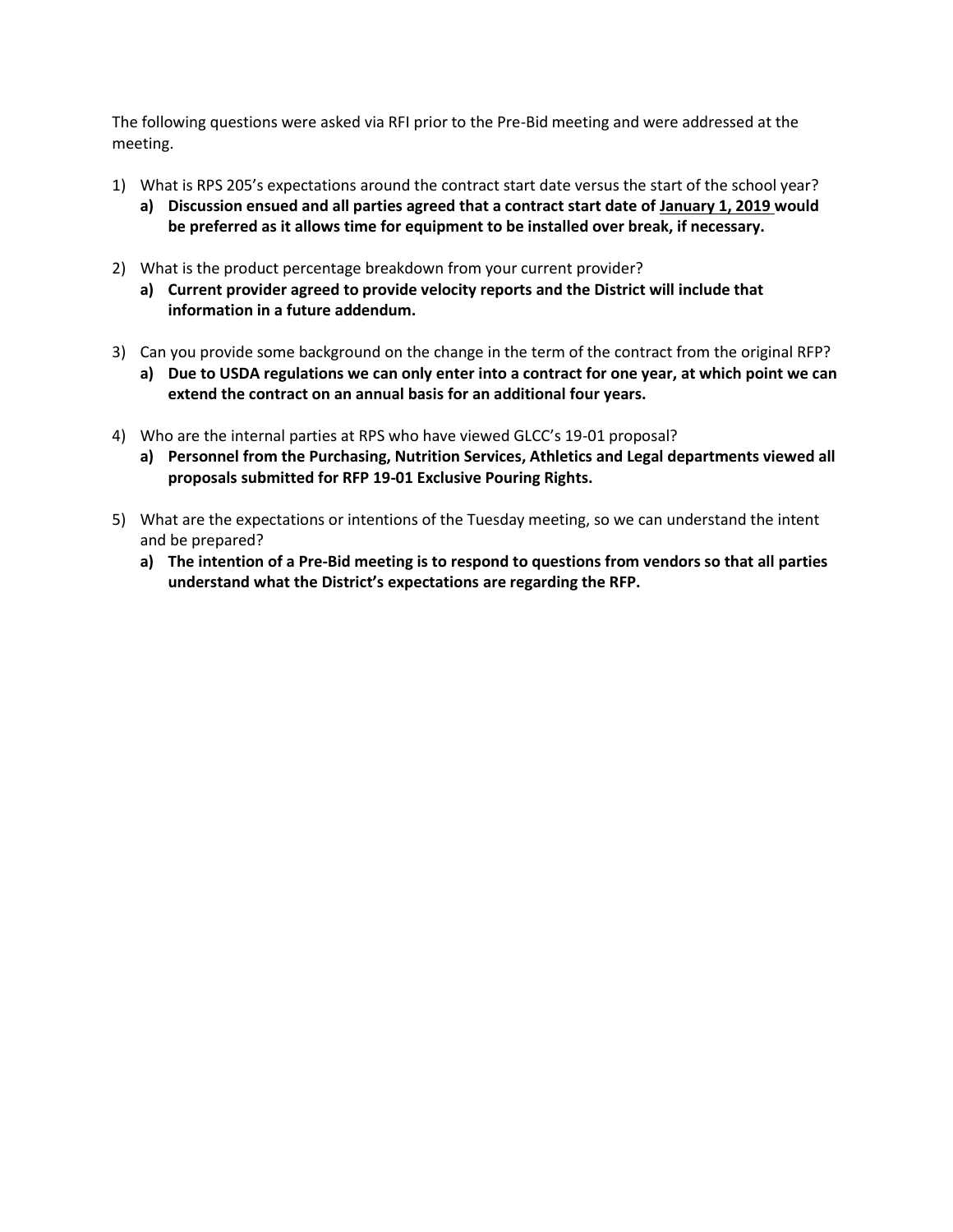# PRE-BID CONFERENCE OPENING STATEMENT

Welcome to the pre-bid conference for RFP 19-04 Exclusive Pouring Rights - Rebid for the Rockford Public Schools.

The purpose of this meeting is to receive input, comments, questions, clarifications and suggested changes relative to this solicitation. As a reminder, the only acceptable changes to the Bid/RFP are formal Addendums published by the RPS Purchasing department. Additionally, the Addendum may address other issues identified by the School District.

The goal of today's meeting is to increase your knowledge of the solicitation as it is written and provide an information mechanism in which you may advise the School District of any changes it should make. Consequently, any changes you wish the Rockford Public Schools to consider must be submitted in writing to the Purchasing department before the deadline as expressed in the solicitation.

We will try to answer as many of the questions as possible. If we cannot answer a question today, we will defer that answer to the published Addendum. Additionally, minutes from this pre-bid conference will be published in the Addendum.

- > Bid Opening is scheduled for August 14, 2018 at 2:00 pm Rockford Board of Education, 6th floor Conference Room. Late bids will not be accepted. Faxed or emailed bids will not be accepted.
- > Board Approval August 28, 2018.
- $\triangleright$  Bid RFI Procedures All written correspondence during the bid process MUST be sent to Dane Youngblood, Director of Purchasing, via email at PurchasingDeptStaff@rps205.com. Last RFI will be accepted until August 7, 2018 at 12 pm. Last addendum will be issued by August 9, 2018 at 4:30 pm.
- $\triangleright$  Addendums will be emailed to all attendees at the pre-bid conference, posted on the RPS website and Demand Star.
- > PLEASE reference the REQUIRED FORMS CHECK LIST for all documents that must be submitted with your bid offer form. All forms must be properly completed, signed and submitted or your bid will be deemed non-responsive.